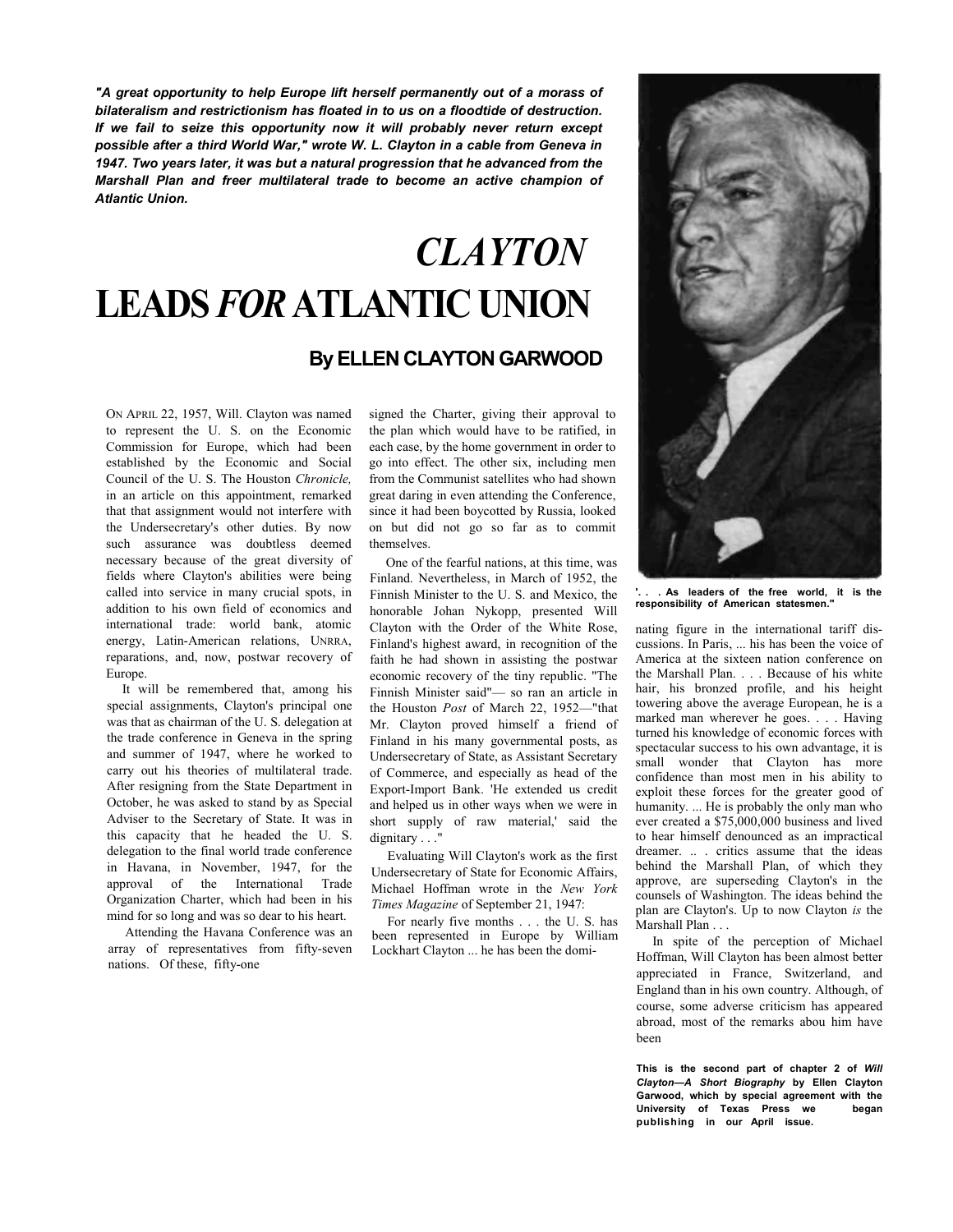June, 1959

complimentary. The Paris *Le Monde* of October 17, 1947, called him the "champion of liberalism" and the man who had played

a chief role in the labors of the committee of the Sixteen for the preparation of the Marshall Plan . . . Our diplomats . . . will deplore the absence of one of the Americans who knew best European affairs . . . who brought to international discussions a spirit of wisdom and moderation.

The *Journal de Geneve,* under headlines announcing Clayton's resignation, said, in its issue of October 17, 1947: The personal qualities of the American Under-Secretary of State for Economic Affairs will be sorely missed . . . But one is convinced . . . that his resignation comes at the moment when the die is cast...

In the British delegation . . . the same feelings are expressed: "Mr. Clayton has steered the ship of American affairs into sight of the port. . . . We shall miss the personal qualities of the Under-Secretary of State who has shown himself a negotiator of the first order."

The Paris *UAurore* of October 16, 1947, said that news of Clayton's resignation had come with the "effect of a bombshell." *UAurore* went on to say of this "first economist of the U. S.:"

It is hardly necessary to recall that he was the first who took cognizance of the famous agreement of the Sixteen Marshall Plan participants and that it was on his recommendations that the final version, now being

studied in Washington before being sent to Congress, was drawn up. . . .

(It is then a little the "Clayton Plan" that is found to be up for consideration.)

Has the "lawyer advocate of Europe" *(I'avocat de I'Eurofe)* wished to remain behind the scenes in this critical phase?

The last dispatches from Washington allow the admission, in specifying that the retirement of Mr. Clayton is only temporary and that he will take up again, at his post, when the present difficulties have been surmounted, the defense of that Europe whose record *(dossier)* he knows better than anyone else.

It is true that in England there was criticism of Clayton's hardness in the British Loan negotiations—a hardness which grassroots America had to be persuaded was hard enough. Also there appeared from the pen of Barbara Ward a rather strange commentary. In her book, *The West at Bay,* she criticized Clayton for urging, in 1947, the sixteen prospective recipients of Marshall Plan aid "to create in Western Europe a 'low tariff area' in which the Sixteen would give each other advantages denied to other nations." This, she says, is discriminatory, and looks "perilously like the formation of cartels," which Mr. Clayton was against in his support of international trade at the Geneva conference. Miss Ward wonders at his inconsistency. She fails to understand that Clayton, looking much farther ahead,

was already viewing "the sixteen" as one entity—and, in fact, for trading purposes, almost as one nation, which, indeed, the *"Comite d'Action four les Etats-Unis* 

More in tune with the other European evaluations of Clayton is the view of John Dalgleish. Writing for *Everybody's Weekly,*  August 30, 1947, in an article entitled "Man Behind Marshall," Dalgleish called Clayton "General Marshall's guide and mentor" in things economic, and said further: the things that Clayton has been fighting for all his life are mirrored in the public utterances of the Secretary of State.

When the full story of the genesis of the Marshall Plan is told, it will become evident that the inspiration was Clayton's; which means he will have a firm niche in history, for this, if for nothing else.

#### **Atlantic Union Committee Founder**

After Clayton's resignation, his advance from the Marshall Plan and freer multilateral trade to support of the Atlantic Union proposal was a natural progression. In 1949, at the request of Clarence Streit—originator of the idea —he became one of the two vice-presidents of the Atlantic Union Committee. The president was the late Owen J. Roberts, former Supreme Court justice, and the other vicepresident was the late former Secretary of War, Robert Patterson. Today the Committee—which continues to carry on under the presidency of Elmo Roper—has been greatly strengthened by the addition to its Council of Adlai Stevenson.

The Atlantic Union Proposal—introduced in the Senate July 26, 1949, by Senator Kefauver—asked that there be called a convention of delegates from the democracies which had sponsored the North Atlantic Treaty, for the purpose of exploring how far their peoples, and the peoples of such other democracies as the convention might invite, could apply among them, within the framework of the U. N., the principle of free federal union. In the hope of facilitating passage, the wording of this resolution was altered in 1956, and among the changes was the substitution of the word "unitv" for "union." The Senate Foreign Relations Committee held a hearing on this version on July 11, 1956, but further hearings were postponed on the advice of Secretary Dulles, who said the NATO Council of

**Undersecretary of State Clayton passing the Swiss guards at the Vatican after** *an* **audience with the late Pope Pius XII, July 24, 1947.**

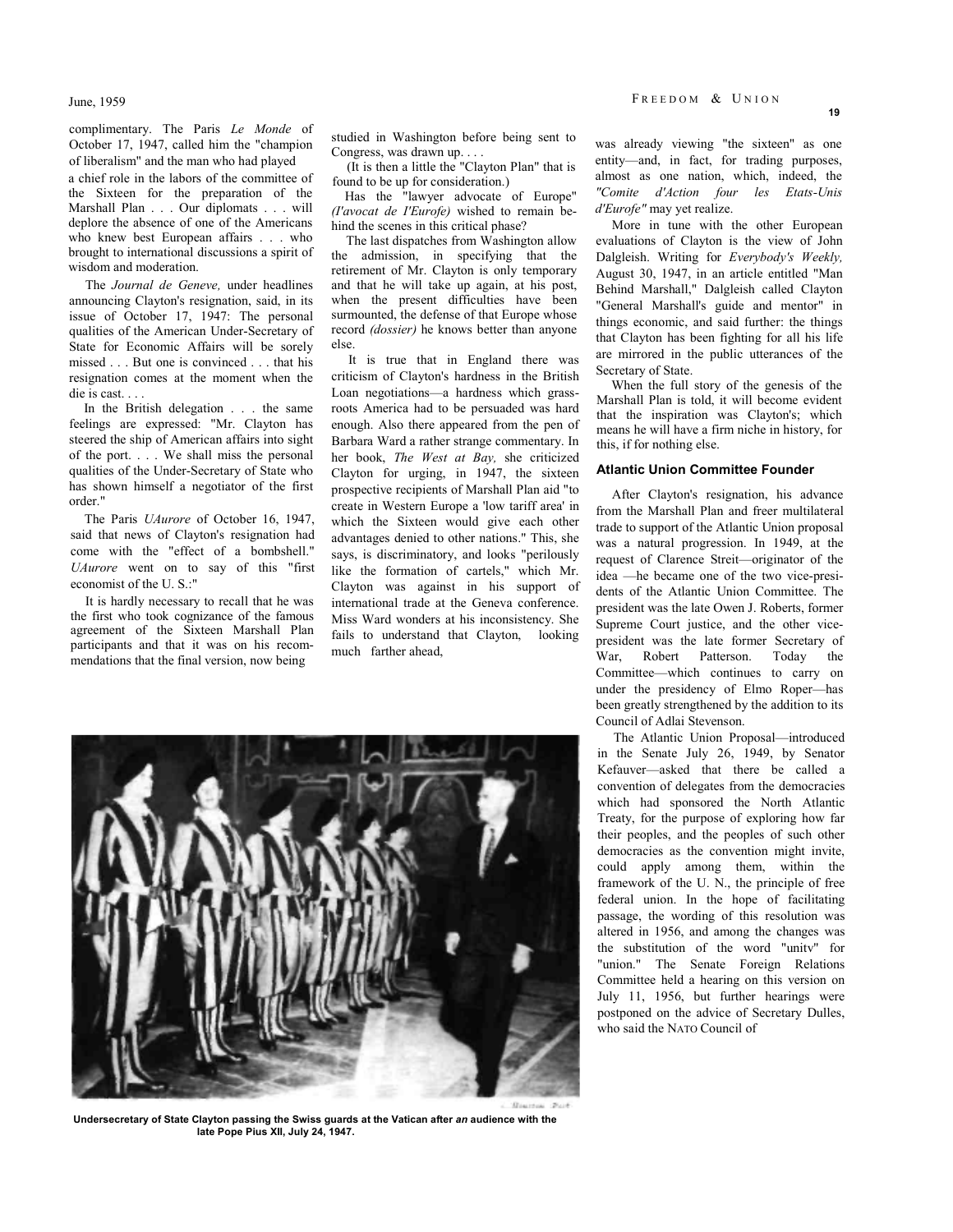

**Ellen Clayton Garwood**

**While Will Clayton was working with the American Cotton Company in East Orange, N. J., his first child, Ellen, was born. Educated in the public schools of Oklahoma City and Houston and at the Shipley School, Ellen Clayton became a Phi Beta Kappa at Smith College and was graduated there** *magna* **cum**  *laude.* **After her marriage to a promising young Houston lawyer, St. John Garwood, who became Associate Justice of the Texas Supreme Court (now retired), Mrs. Garwood obtained an M.A. degree from the University of Texas.**

**Her published writings include historical sketches of Texas and prominent Texans, published as a column in the Houston**  *Chronicle;* **the English translation of a French novel. Out of** *the Past a Sailor,* **by Ligeoix de la Combe; "Early Texas Inns," published in the**  *Southwestern Historical Quarterly;* **and a travel book on Spain.**

Foreign Ministers was, itself, exploring ways of achieving greater unity. And this advice was given in spite of the fact that a resolution similar to the original was passed by the Canadian Senate as far back as 1950.

#### **Campaigning for Atlantic Union**

On June 11, 1949, the Houston papers reported a speech which Will Clayton made on Atlantic Union at the Forum of Civics. Of this speech, the following excerpts are illuminating: Soviet Russia has split the world into two parts—the communist world and the free world. . . . The Communists are organized as one. The free world is divided into separate compartments, but in . . . limited respects it must also organize as one if it would remain free.

... As a minimum the Union should have the power to maintain armed forces, conduct foreign relations, regulate currency, and . . . commerce between its members and with non-member nations. Its powers would be as great or as small as its citizens decided. I would expect that the delegation of powers to the Union would be explicit and limited.

This was the first of a number of speeches made in 1949, 1950, and 1951 by Will Clayton throughout Texas—in Austin, San Antonio, Dallas, and elsewhere. He also testified before Congress in support of the Atlantic Union resolution on February 13, 1950, and later, in 1951, when the resolution was again introduced. In the October 22, 1950, *New York Times Magazine,* there appeared an article by him, entitled, "We Must Trade Sovereignty for Freedom." In it he said, using the analogy of architecture, as if he were speaking with the voice of his famous ancestor, Sir Christopher Wren:

If a supranational government were to be established, the doubters ask, would the battle for American rights have to begin anew? What would the superstate do to governmental forms which now guarantee civil liberties . . . ?

To unite democratic governments is not to remodel the present structure, but to add another story in the same architectural design. This is not a proposal to mix dictatorships and democracies, but rather to unite the democracies in order to contain the dictatorships. ... All civil freedoms would be safer in a world where nations that respect human dignity pooled their facilities for keeping the individual free. On the economic side, every producer in a Union of the Free would have 3 50 to 400 million consumers.

Again, in 1955, in the *Cotton Trade Journal* article previously quoted, Clayton spoke out for Atlantic Union, warning that the strengthening of NATO was not enough. "The ferment which is working at the heart of the world, keeping it in pain and anguish, is too potent to yield to the persuasion of armies, battleships and bombs.

While he was working for Atlantic Union, Will Clayton was asked to perform another task for his government. His appointment to the National Security Training Commission, created to work out a program for universal military training, was approved by the Senate, October 29, 1951. On this commission Clayton worked again, this time for a twoyear term, alongside Dr. Karl T. Compton, former president of the Massachusetts Institute of Technology, with whom he had been associated in 1945, when both men were members of the policy commission on the atomic bomb.\* The program recommended by the commission provided for six months' military training for all boys between

high school and college, with later serv. ice in the reserves, entailing two weeks' training every summer for a period of years. The trainees were to be subject to call for army duty only in case of emergency. Although universal military training, under that name, did not pass Congress, most of the Commission's provisions were later incorporated into the present reserve training program. Of Clayton's work on this commission, Edgar Shelton, former executive director of the Commission, has said:

Mr. Clayton was never vague in his decisions. Although he never became emotional or lost his temper over the bungling of a subordinate, he was always the most firm in cutting off the services of anyone who had committed an unpardonable error.

#### **Clayton "Chair" at Law School**

In 1952 Will Clayton was honored by the creation of a *Clayton Center for International Economic Affairs* at the Fletcher School of Law and Diplomacy conducted by Tufts College in cooperation with Harvard. The "Center" had been preceded, two years before, by a *Clayton Chair of International Finance.*  At that time Dean Robert Stewart of the Fletcher School indicated the

\*Otbcr members of the National Security Training Commission were James W. Wadsworth, former Republican member of Congress from New York; Admiral Thomas C. Kinkaid, U.S.N-, retired; and Lieutenant General Raymond S. Mc-Clain, U. S. Army.



**This photograph inspired the portrait by Raymond Neilson which hangs in the** *William L. Clayton Center for International Economic Affairs*  **at the Fletcher School of Law and Diplomacy, Medford, Mass.**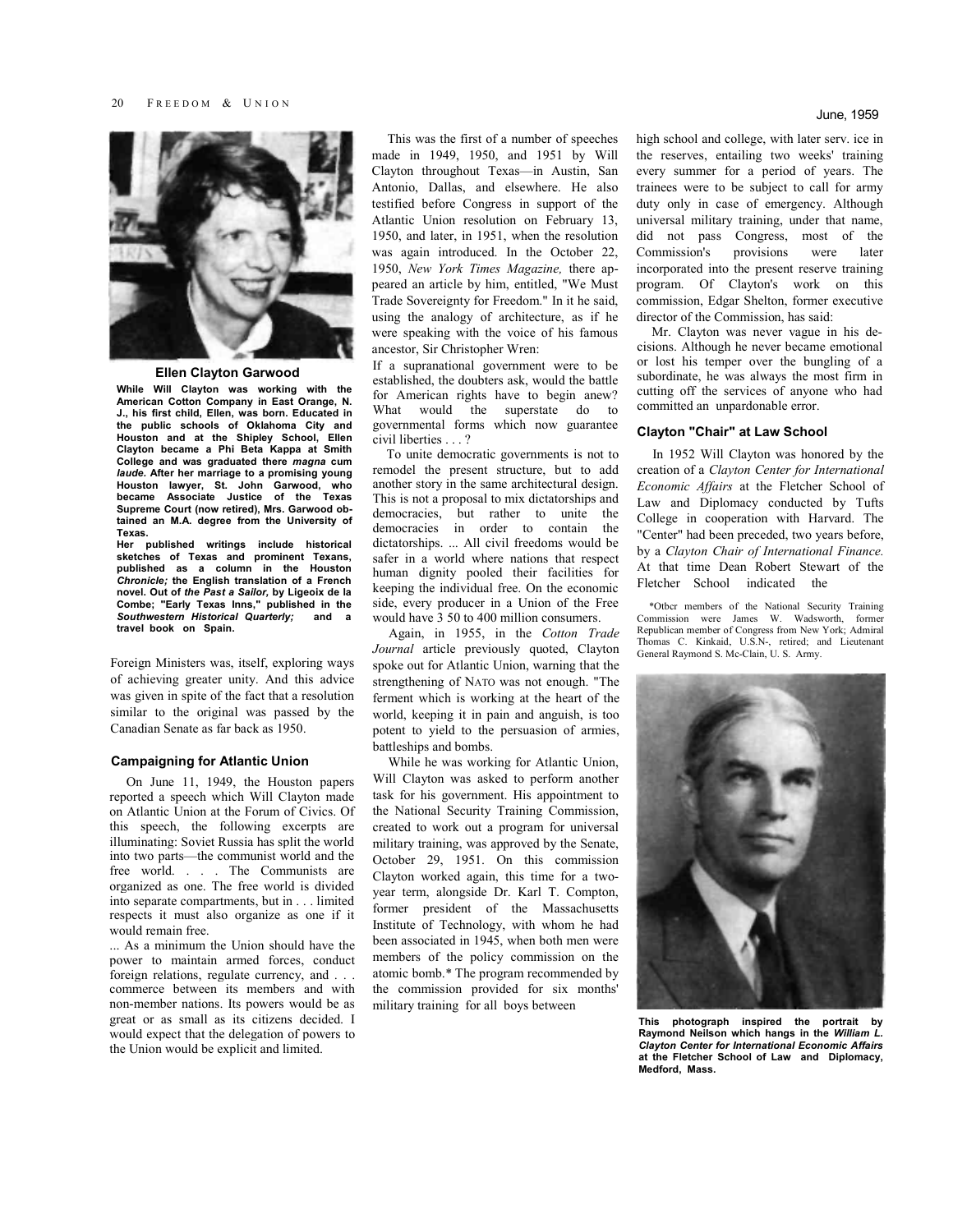"Chair" was being set up in recognition of Clayton's service to his nation in the various posts he had held in connection with the State **Department** 

On the flyleaf of a recent book by Dean Acheson called *Power and Diplomacy,* based on Acheson's "Clayton Lectures" and published in 1958 by the Harvard University Press, there appears the following description:

The program of the Clayton Center—devoted to education and research—includes the William L. Clayton Professorship of International Economic Affairs, a program of research and current policy studies, a program of Clayton Fellowships to encourage and assist outstanding young men and women to prepare for careers in international economic affairs and diplomacy, and the annual Clayton Lectures by persons distinguished in the field of diplomacy, trade, or scholarship in international affairs. The Clayton Lectures were inaugurated by former Secretary of State Dean Acheson in October, 1957, which also marked the opening of the 25th year of the Fletcher School of Law and Diplomacy.

While Will Clayton's chief thinking is along international lines, it cannot be said that he has neglected since his retirement conditions in his own city of Houston. In the summer of 1950 he and Mrs. Clayton, favoring, as they did, the establishment of a low-cost housing project for Houston, were strong supporters of slum clearance. Fiercely opposed to the idea was almost every realestate firm and mortgage company in town.

### "**Obligation of Wealth**"

Among the opponents of slum clearance and a federal low-cost housing project there appeared some of the same people who opposed Clayton's championship of Atlantic Union. On July 4, 1950, Will Clayton wrote a letter to the Houston *Post* pointing out that the words of the Declaration of Independence asserting "governments are instituted among men, deriving their just powers from the consent of the governed" entailed an obligation in men of responsibility and wealth to pee that less fortunate people were provided with decent homes in which to live. He said: Certain of these responsibilities which were easily carried by individuals and communities in the early days of our Republic must now be assumed by organized society in our modern, industrial world or not carried at all. Certain of these rugged individualists

coming to the aid of the real estate and housing lobbies, say that slum clearance is socialism.

Reactionaries made the same charge when public schooling was first proposed.

Federal Judge Joseph Hutcheson, in a letter to the Houston *Post,* July 11, 1950, said: Mr. Clayton's statement, if not an acceptance of the Marxist, the Socialist, the Posi-tivist doctrine that men have no inherent, no Godgiven, no natural rights, that might and might alone gives rights, leaves me wondering whether many of us . . . have not been too complacent for too long.

With the same confusion about Clayton's meaning and the issues involved, Judge Hutcheson, at a meeting of the Texas Bar Association later in July of the same year, indirectly attacked the former Undersecretary of State's championship of Atlantic Union by stating that the idea, as advocated by Clayton's son-in-law, would mean "renouncing allegiance" to the U.S.A. and a "destruction of American independence."

While the "Right" criticizes Clayton for being "socialistic ' and a dreamer, from the "Left" he is accused, as he was in *P.M.* of December 5, 1944, of possessing an insidious "business-is-business" philosophy.

The following picture of Clayton might give his critics from the "Right"

and from the "Left" a better understanding of him. One winter day, back in Jackson, Tennessee, the twelve-year-old Will was trying out a new sled on a hillslope covered with snow. A ragged boy from Irish town the tough section across the railroad tracks came up and watched him with envy. Will handed his sled to the boy and told him to try it out. The youngster tried it not only once, but a dozen times or more. Instead of asking for the sled back, Will stood to one side until the afternoon grew dark, enjoying the pleasure of the other boy. Finally the borrower returned the sled and left. A week later an Irishtown gang followed Will and some of his friends to school. "Let's jump on those kids," Will heard one of the tough boys say. Then another voice cried, "Not that bunch. Naw. Look who they've got with 'em. It's the guy who loaned me his sled!"

It may have been partly memory of the above incident which influenced Clayton to say in his 1957 day-after-Christmas letter to the *New York Times:*

We must adjust our thinking and acting in the political and economic fields to the needs and interests of the free world rather than the selfish interests of our own minority groups. ... As long as there are in the



**Assistant Secretary of State Clayton in conference with N. I. Feonov, Soviet Council member, at 4th U N R R A Council Meeting, in Atlantic City, March 21, 1946.**